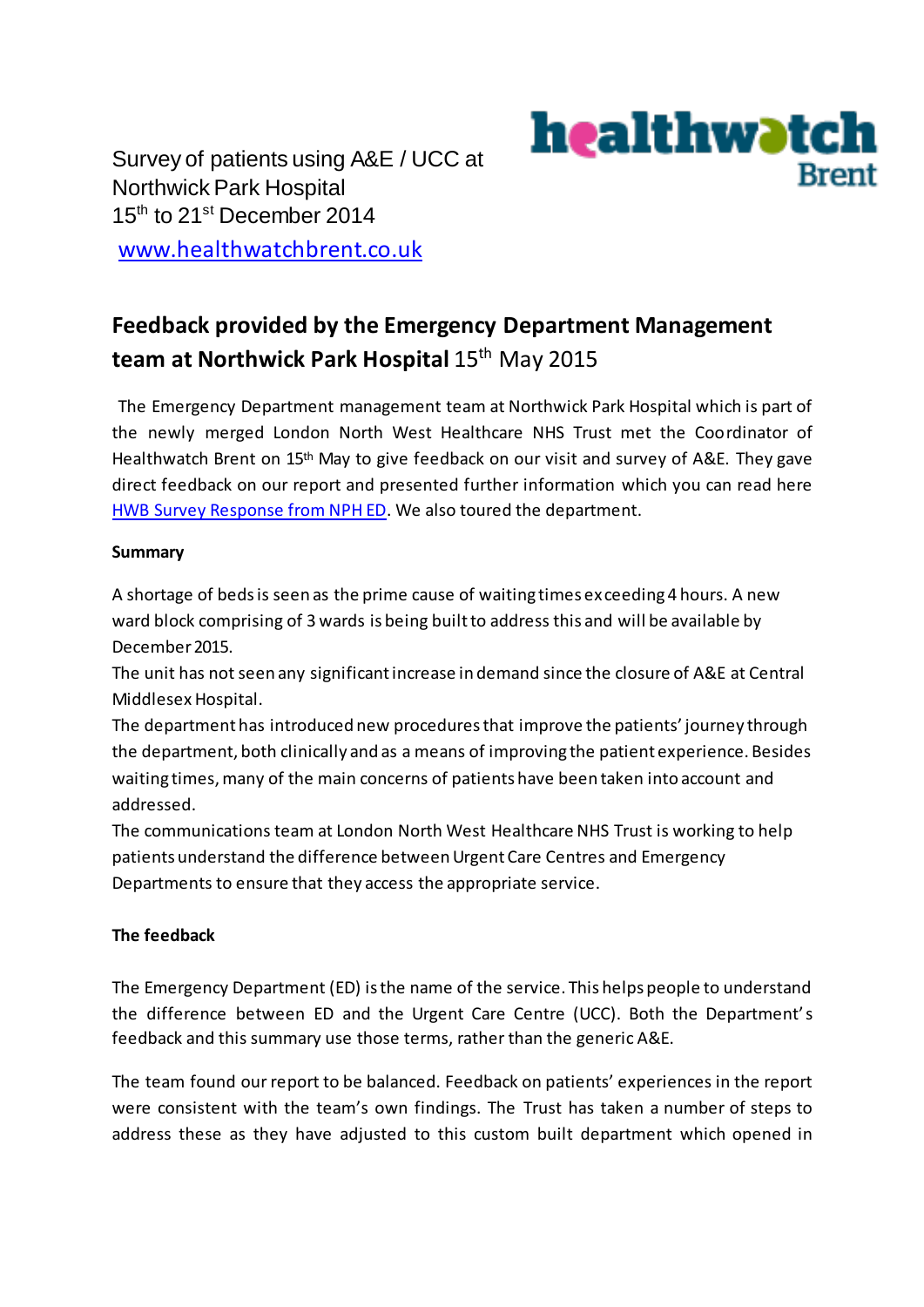December 2014 and offers a large modern foot print in which to deliver accessible and effective clinical services.

The week of our visits,  $15<sup>th</sup>$  to  $21<sup>st</sup>$  December 2014, was the busiest they had had in the last 8 months. Although the patients we spoke to did not know (or care) which department was treating them, the ED manager said that most who were waiting would have been ED patients. UCC patients are treated very quickly as their presenting symptoms are of a less serious nature. On page 4 of the HWB Survey Response from NPH ED – the top line is for all patients, both UCC and ED. The bottom red line is only for ED. Due to the inpatient bed capacity issues the majority of patients who are admitted breach the 4 hour target. As a result this lowers the Trust's performance figure and is a trend seen across the country.

The ED manager reported that there were "no incidents of adverse patient outcomes as a result of waiting times in the ED that we are aware of." The patient acuity and dependency level and the staffing complement is kept under constant review to ensure that patients condition is monitored and there are escalation processes in place to safely manage the risk.

The department outlined a number of improvements they have made to processes that have slightly reduced waiting times. These are outlined on page 5 of the HWB Survey Response from NPH ED.

Please click on this link to see th[e Care Path Handbook from NPH.](https://drive.google.com/file/d/0BxA67dNyvDUqeUlORHlrVXBqSzZJTWNUemtScEs2bDVCV2hz/view?usp=sharing) This is designed to better track patients through their treatment and to ensure that the organisation of medical procedures are most effective and efficient. For example, it takes time to get results from a blood test, so that will be taken first. The patient is given a 'Patient Passport' – see page 7 of the Care Path Handbook from NPH - that shows what procedures they will receive – this keeps them better informed regarding time and knowing what will happen next. Through this journey, patients move around the department to wait for their next procedure. This also gives them a better sense of progression and treatment. Previously, these patients waited for long periods in the main reception, including returning there to wait for results. Now, the vast majority of patients in the main reception will be for UCC only.

This helps to manage patients' expectation and ultimately leads to a better patient experience.

McKinsey and Company, referred to on page 16 of the HWB Survey Response from NPH ED are a consultancy firm who are working with the Trust to help improve and streamline processes.

The escalation policy is used to highlight any areas of pressure in the system to clinical and senior management. This enables the teams to initiate processes to resolve any issues that arise in the Trust.

A new Modular unit is being built to house 2 acute wards and an infection control ward due to open in December 2015. The current inpatient bed capacity shortage is causing the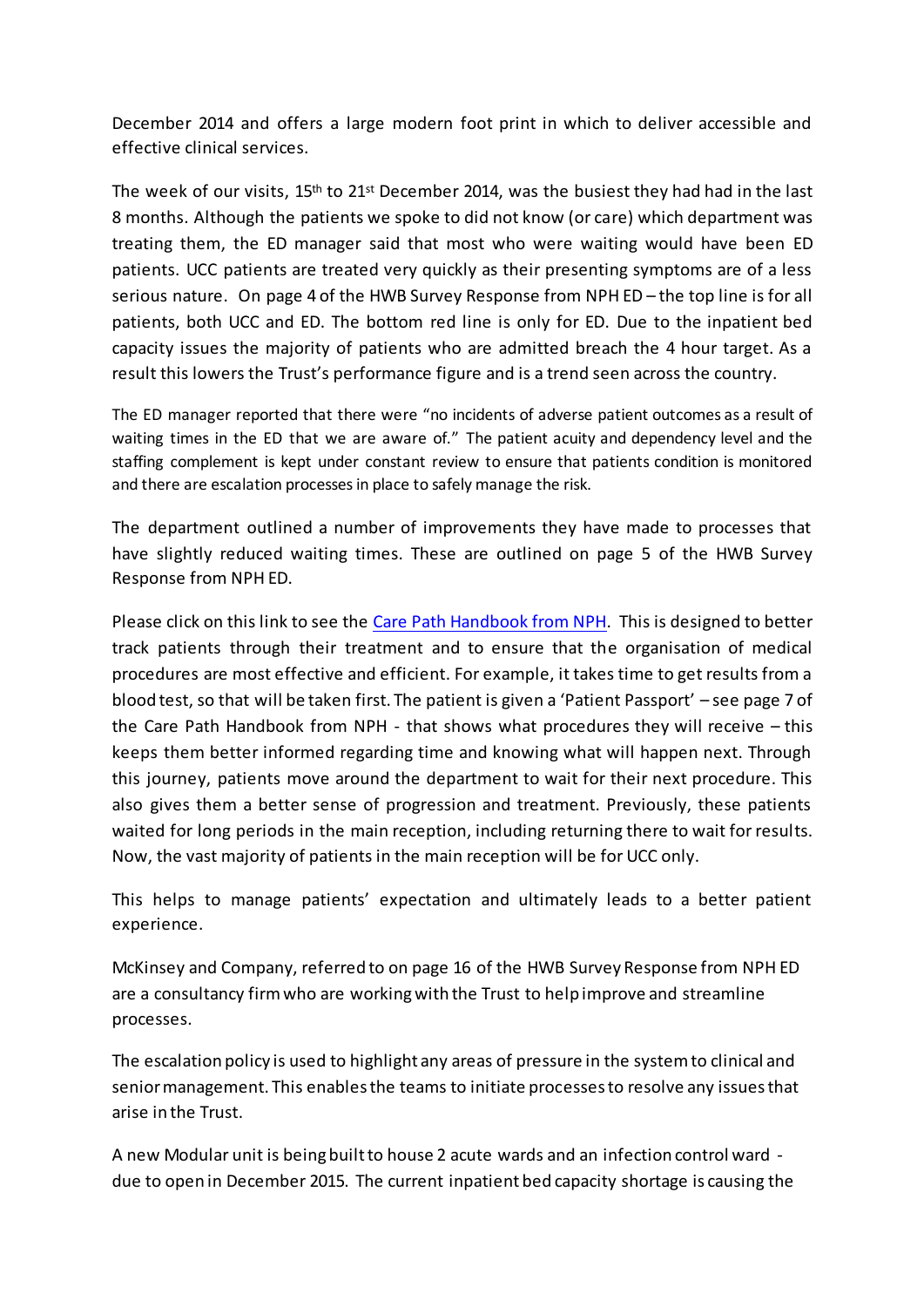long waiting times. The waiting times cannot be significantly improved until the beds become available in the new unit.

In addition to the staffing information provided in the HWB Survey Response from NPH ED the Matron has introduced a comfort round. These were introduced when patients were experiencing lengthy delays in ED awaiting in-patient beds, and devised as a prompt to ensure that basic nursing care was not omitted.

The two hourly checks include assessment of patients' pressure areas, being offering food & drink, attending to toileting needs, pain assessment & scoring and ensuring they are comfortable. This is audited throughout shifts. This good practice has been spread to other hospitals.

The Care Path / Patient Passport, and the comfort round address many of the concerns patients expressed to Healthwatch Brent.

The department said that it always has a clear care pathway for patients on discharge, for example follow up treatment, tests or visiting a GP. However, we noted from the HWB survey that most patients were clear about their treatment within the department, but less clear about what happens after they leave. We suggested that asking patients before they leave what they understand will happen next would be a simple way of ensuring better understanding.

The Patient Passport includes the NHS Friends and Family test to allow patients to leave feedback to promote a culture of continuous quality improvement.

The team would be happy for Healthwatch to conduct a survey within the  $ED$  – the December survey was conducted within the main reception.

The team explained some processes that went into the design of the buildings over a number of years to ensure it was fit for purpose and met a range of needs. For example, there is a specific Mental Health unit run by CNWL staff and an infection control unit. Both of these have separate entrances/exits to the department if required. The requirements of sickle cell patients are met very well. During the tour these units were observed. The equipment, the single person treatment rooms, and the layout of the department all looked impressive.

Regarding patients' comments about health food options, sandwiches are brought to the department for sale at lunch time. The Matron said she has raised healthy eating needs. There are cafes and a Marks & Spencer's on site. A new refreshment facility will be opening outside the ED main reception in the near future.

Healthwatch Brent appreciates the improvements the ED team have made within the unit in terms of processes and patient experience. Healthwatch Brent is clear that the overall